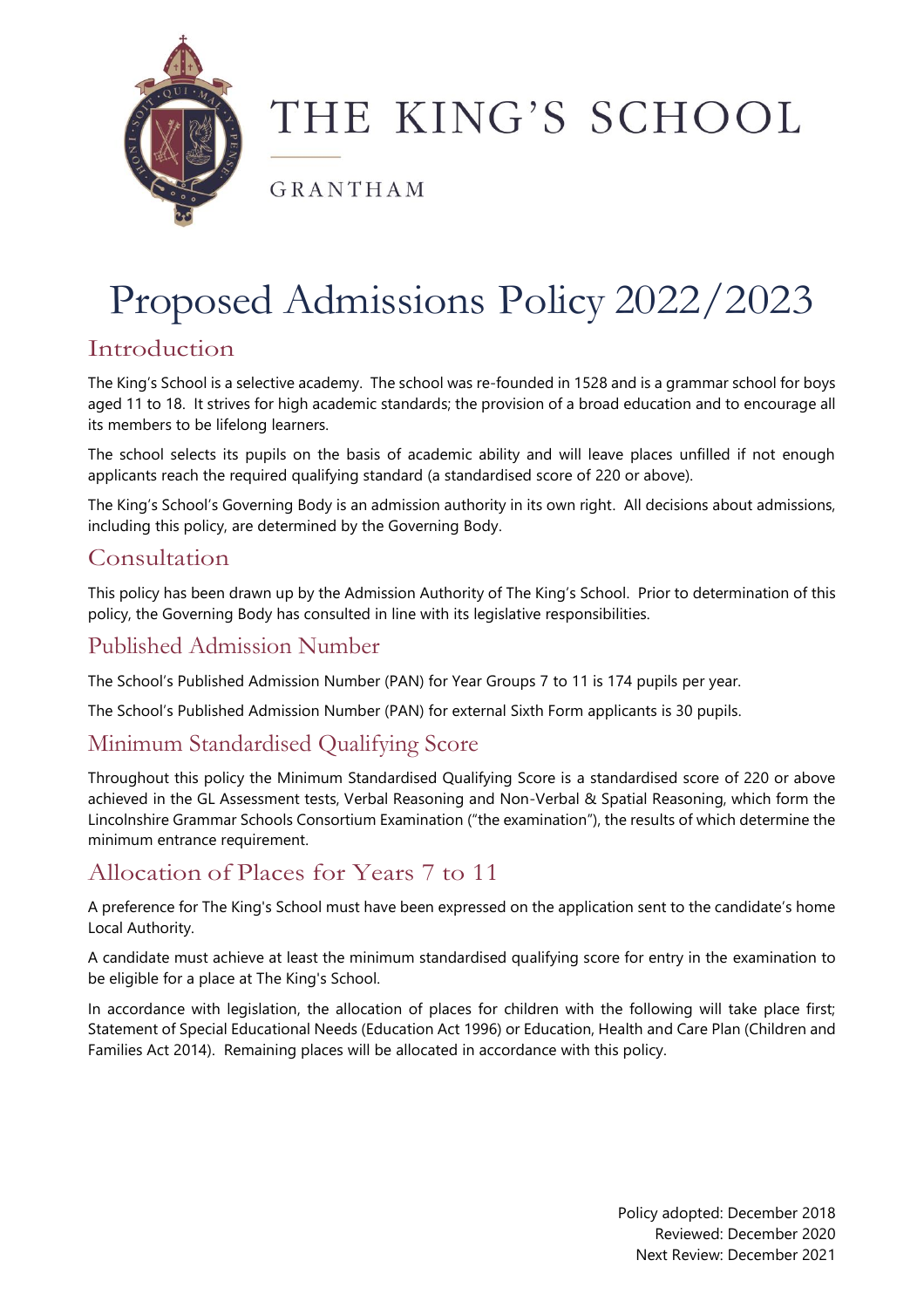# Oversubscription Criteria

When the number of applications exceeds the number of places available, offers of places will be made following the criteria listed below in order of priority: If the number of applications from candidates that achieved the qualifying score, exceeds the number of places available, offers of places will be made following the criteria listed below in order of priority.

- 1. Looked after children and all previously looked after children who have achieved the minimum standardised qualifying score.
- 2. Children who are eligible for the full Pupil Premium who achieve the qualifying score, by rank order of standardised score, but limited to, up to 20 places in this category. Children who are unsuccessful in this category may nevertheless achieve a place in the remaining category.
- 3. Any remaining places will then be awarded in rank standardised score order for those students who have qualified for entry, up to the total number of children intended to be admitted under the published admission number.

In the event of a tie for the final place the following criterion will apply:

The distance from the home to the school. Priority will be given to the child living nearest the school, as defined (straight line distance as measured by LCC software). This is measured to 3 decimal places using the Post Office address point of the home address to the Post Office address point of the school.

If the distance criterion is not sufficient to distinguish between two or more applicants for the last remaining place, then a lottery will be conducted. This will be drawn by an independent person not employed by the academy or working in the Children's Services Directorate of the Local Authority. The parents and carers of any applicant who is refused a place have the right to appeal to an independent panel whose decision will be binding on both the School and the Appellant.

# Testing for Admission at 11+

Examination is by two GL Assessment tests, Verbal Reasoning and Non-Verbal & Spatial Reasoning, which form the Lincolnshire Grammar Schools Consortium Examination ("the examination"). These tests may only be taken once in an academic year and cannot be retaken during the same school year if the candidate is to be considered for a place at another grammar school which is a member of the Lincolnshire Consortium.

A candidate must achieve at least the minimum standardised qualifying score for entry in the examination to be eligible for a place at The King's School. Attainment of the minimum standardised qualifying score will not in itself result in the offer of a place at the School but will enable a student to be considered for a place at the School in accordance with the admissions criteria set out below.

Lincolnshire County Council publishes full information on the coordinated process leading to admissions to Year 7, available online at [www.lincolnshire.gov.uk/schooladmissions,](http://www.lincolnshire.gov.uk/schooladmissions) or by telephoning 01522 782030.

Parents who wish to enter their son for the 11+ entrance tests should register with The King's School during the Spring Term (Jan to March, please see the school's website for exact closing date) when their son is in Year 5. This does not constitute an application for a place at the school which must be made through the home Local Authority of the child.

# Late Testing - Applications for entry into Year 7

Late applications can be made while a candidate is in Year 6 of primary education or while Year 7 is in progress, see below for relevant process:

Candidates still in Year 6 will take the two GL Assessment tests which form the Examination. Candidates who achieve the standardised qualifying score will, depending on the degree of lateness of the application either:

- be considered according to the timetable set out in the coordinated scheme; or
- be considered for entry if there are still places available after national offer day in March; or
- be placed on the reserve list, if all the places have been filled.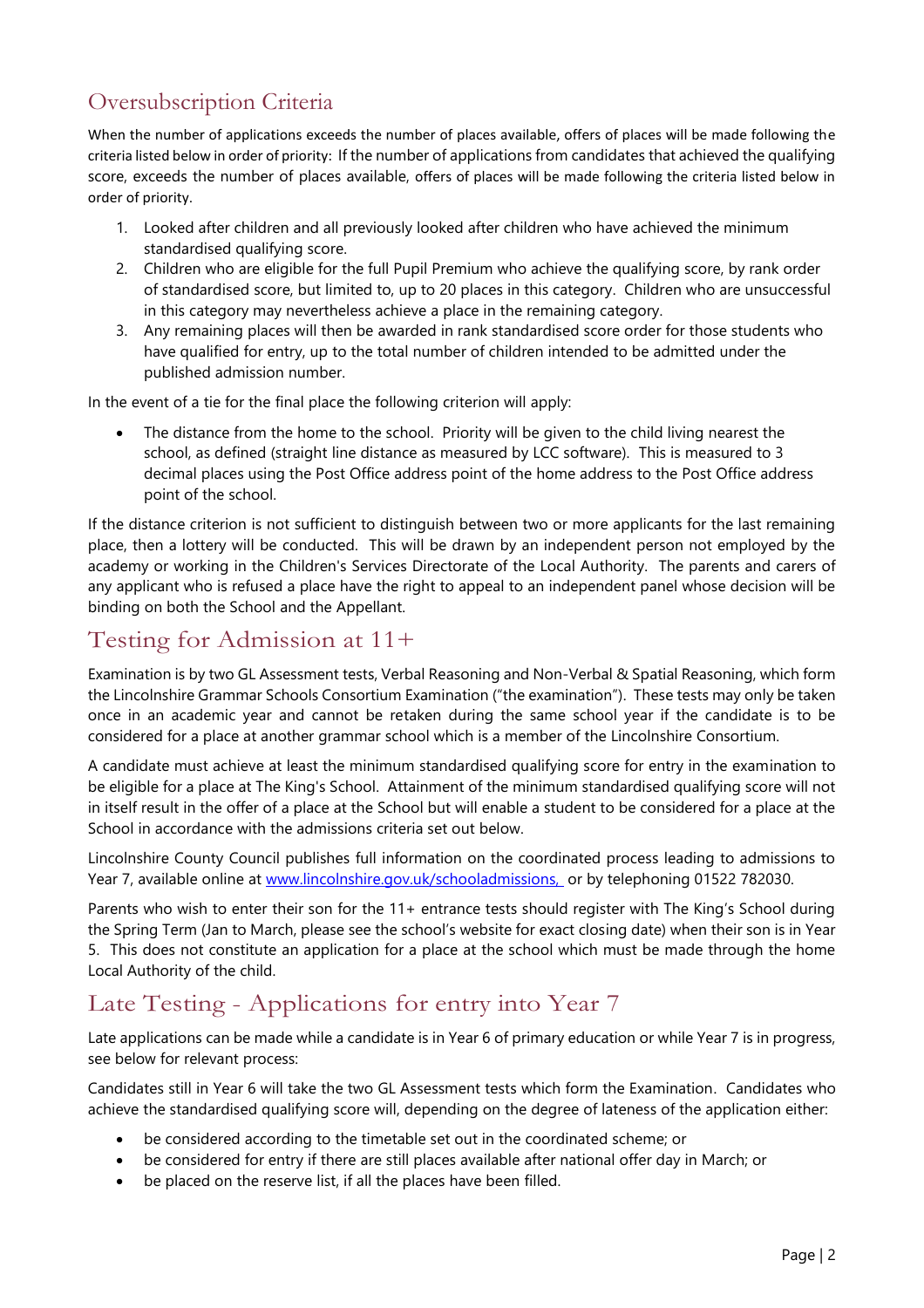Candidates who apply while in Year 7 after the beginning of the academic year when the student is already in Year 7 will be required to sit the GL Assessment papers appropriate to the cohort, which will be marked and standardised to the common Lincolnshire Standard. It should be noted that the 11+ test may only be taken once, be this whilst the student in Year 6 or Year 7.

Those who achieve the standardised qualifying score in the test and make an application to the school through their home Local Authority will either:

- be offered a place if there are still places available under the PAN; or
- be placed on the reserve list (if still in operation), if all the places have been filled.

Candidates who took the 11+ tests while in Year 6 and who did not achieve the minimum qualifying score cannot apply for late entry into Year 7 but may apply to sit the school's entrance test in Year 8 or later, to be considered for entry.

# Testing for Entry to Years 8, 9, 10 and 11

Applicants for entry into Years 8, 9, 10 and 11 will be required to take a nationally standardised test. This will test a student's verbal, non-verbal and quantitative ability (age appropriate Cognitive Ability Tests (CAT) provided by nferNelson) (CAT) to assess their suitability for admission to the School. Those who achieve the qualifying score of 114 in the test may be considered for entry. The school will make appropriate arrangements for those candidates whose first language is not English or who have Special Educational Needs.

# Applying for a Place

Arrangements for application for places in Year 7.

Arrangements for applications for places in Y7 at The King's School will be made in accordance with Lincolnshire County Council's co-ordinated admission arrangements; parents resident in Lincolnshire can apply online at:

[www.lincolnshire.gov.uk/schooladmissions,](http://www.lincolnshire.gov.uk/schooladmissions) they can also apply by telephone, or ask for a hard copy application form, by telephoning 01522 782030. Parents resident in other areas must apply through their home local authority. The King's School will use the Lincolnshire County Council's timetable published online for these applications and the relevant Local Authority will make the offers of places on their behalf as required by the Department for Education School Admissions Code.

## Mid-Year Admissions - Arrangements for application for places in Year 7 which has already commenced and Years 8-11

For a midyear place, including the Year 7 which has commenced, an application can be made online at [www.lincolnshire.gov.uk/schooladmissions](http://www.lincolnshire.gov.uk/schooladmissions) on the midyear application form. Applications are usually made through the child's home local authority. Applications can be made directly through Lincolnshire by out of county residents if their home local authorities do not co-ordinate this process. The school normally admits up to the published admission number in each year group.

### Admission of children outside their normal age group

Parents may seek a place for their child outside of their normal age group, for example, if the child is gifted and talented or has experienced problems such as ill health. Parents wishing to make these requests must contact their home local authority for guidance on the procedure to follow (in the correct admission round for the actual age of the child for those seeking late entry). It is important for parents to note that they will have the opportunity and responsibility to provide whatever evidence they wish to support their request. The King's School will make decisions on the basis of the circumstances of each case and in the best interests of the child concerned based on the information you provide.

This will include taking account of:

- the parent's views;
- any available information about the child's academic, social and emotional development;
- where relevant, their medical history and the views of a medical professional;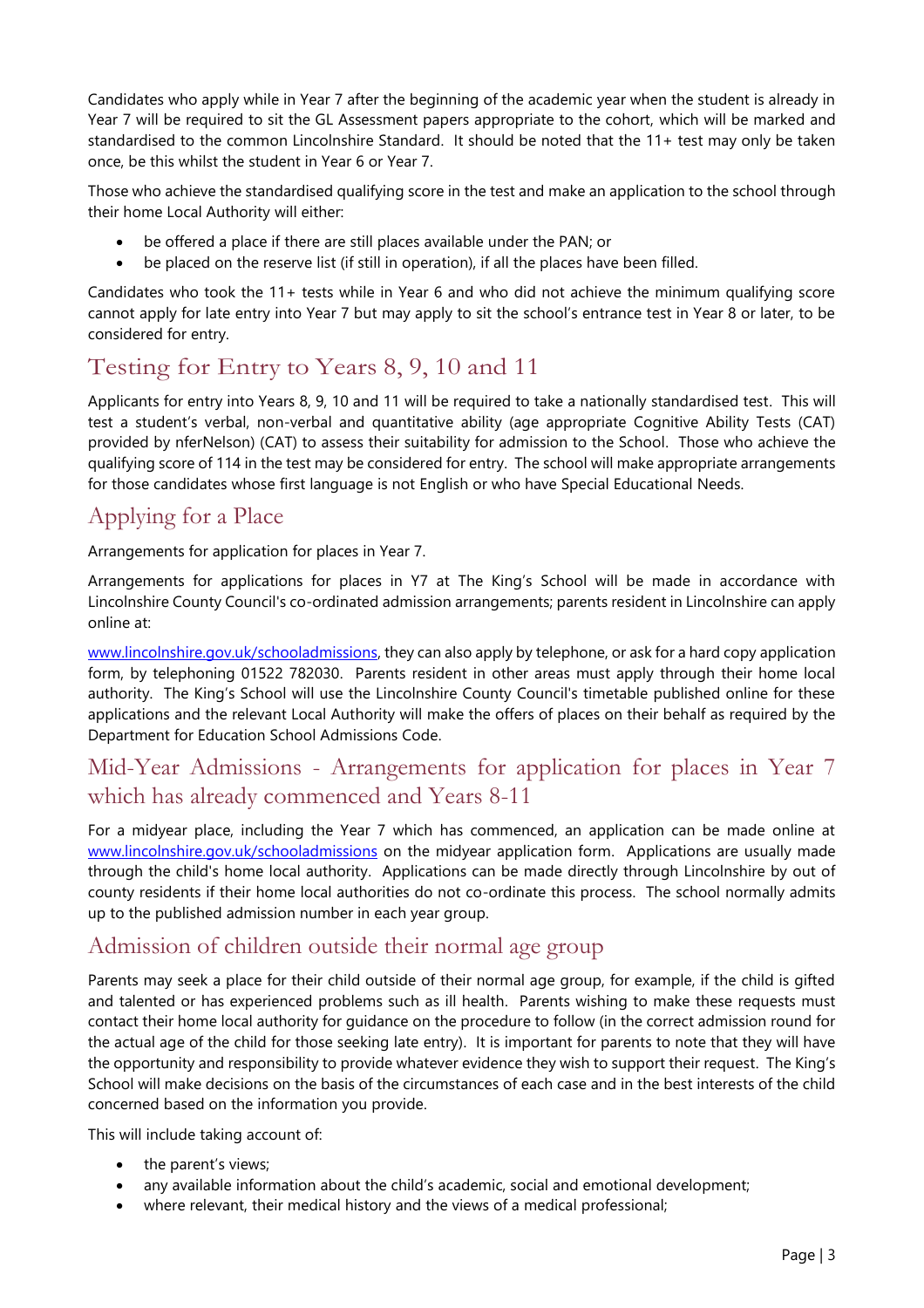- whether they have previously been educated out of their normal age group;
- any evidence that the child may naturally have fallen into a lower age group if it were not for being born prematurely
- the views of the Head Teacher at The King's School

To request late entry you must apply with your child's date of birth year group; we understand that this is not the year group you prefer, but unless you do this there is a risk that your child might end up without a place in both your preferred and their date of birth year group. You must state in your application that you are requesting late entry and include any supporting documents you wish to be considered by The King's School.

Detailed information on out of cohort applications is available from the School Admissions Team at Lincolnshire County Council.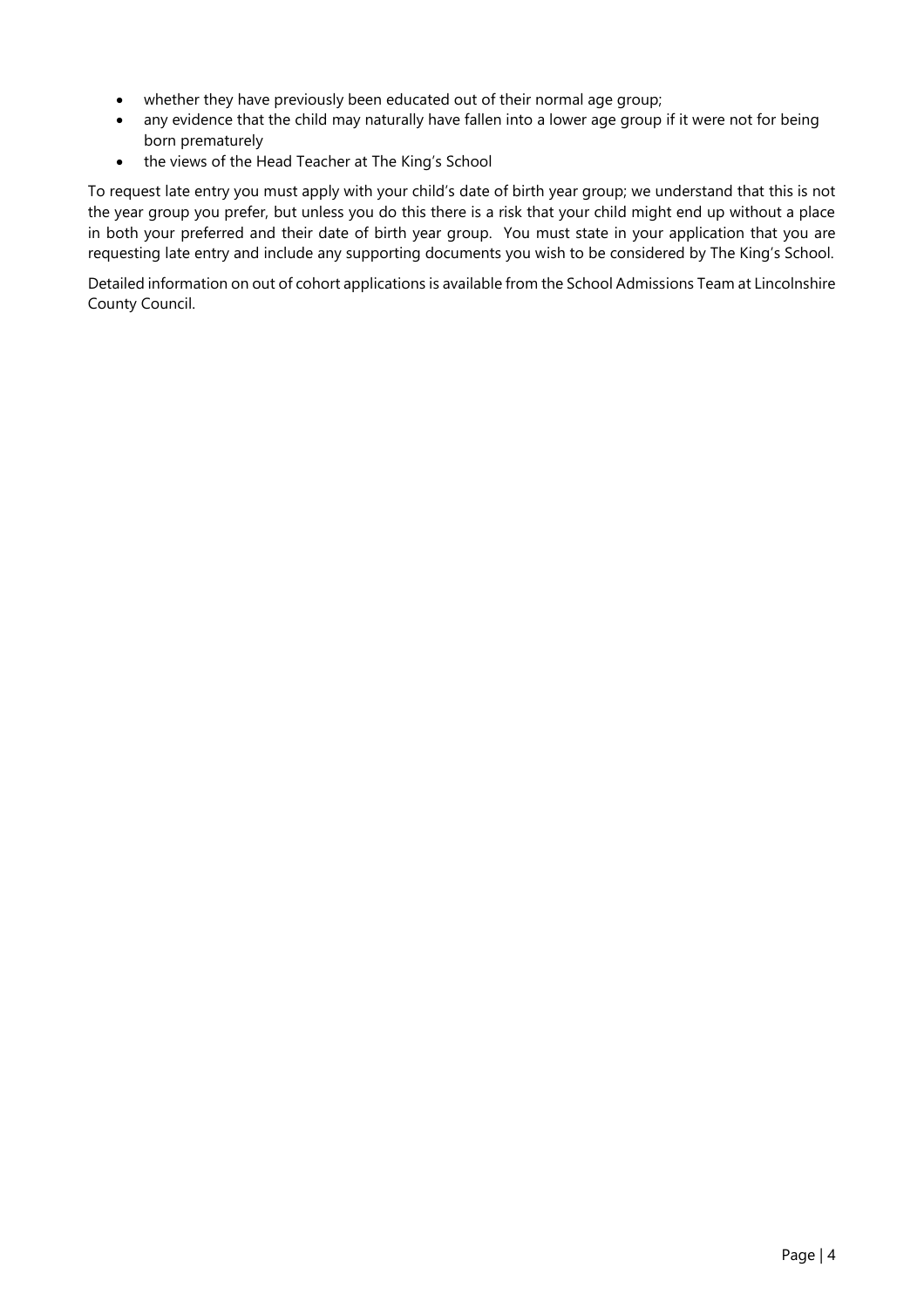# Sixth Form Admissions

### Criteria for Admission:

There is a general academic standard for entry to the sixth form and specific requirements for individual subjects; we set these out in the sixth form options handbook available to applicants at the beginning of that year's sixth form admissions round. Year 11 students at The king's School have the right to transfer to our Year 12 provided that they meet the academic standards set out below. We also welcome applications from students attending other schools who must also meet these same academic standards.

- An Attainment 8 Score of 52.0 or greater.
- Passes at Grades 4-9 in GCSE English Language and Mathematics.
- Students wishing to study more than two of the subjects: Mathematics; English Literature; Physics; Biology; Chemistry; History; Economics or Philosophy at Advanced Level GCE will need to achieve an Attainment 8 Score of 56.0 or greater.

#### Attainment 8

As defined by the DfE, Attainment 8 scores are based on a calculation of pupils' performance across 8 qualifications. This is calculated by adding the sections below together.

- A student's maths GCSE result, doubled.
- The higher grade of a student's grade in English language or English literature qualification, doubled.
- The three highest grades from any of the EBacc qualifications in science subjects, computer science, history, geography, and language subjects.
- The highest three grades any three other subjects, not already used.

An offer of a place does not guarantee access to a particular course or subject. Where a course or subject is oversubscribed, places will be allocated according to best performance in relevant GCSEs.

A student<sup>1</sup> who has made an application to the Sixth Form but has been refused a place have the right to appeal to a Governing Body Panel if they believe they have a strong case for mitigating circumstances that prevented the student achieving the entrance criteria. Such circumstances may include, for example: a family bereavement, a diagnosed medical illness, a recognised and diagnosed mental health issue for example. The panel's decision will not preclude the student from a right to an independent appeals panel.

### External Applicants

The School's Published Admission Number (PAN) for external applicants is thirty (30).

Places will be allocated on the basis of overall GCSE performance. This is based on a points system for the student's 8 best GCSE grades including English, Mathematics, subject to the following:

An applicant must meet the standards outlined in the criteria for admission (page 5);

In accordance with legislation the allocation of places for children with the following will take place first; Statement of Special Educational Needs (Education Act 1996) or Education, Health and Care Plan (Children and Families Act 2014). Remaining places will be allocated in accordance with this policy.

#### Oversubscription Criteria for external applicants:

If there are more applicants than available places, the following oversubscription criteria will apply in the order shown below (these criteria will also apply where there are more applicants than places available in a particular A Level subject):

1. Looked after children and all previously looked after children

<sup>&</sup>lt;sup>1</sup> In relation to an appeal the student, a parent or a carer, but only one, may make the appeal.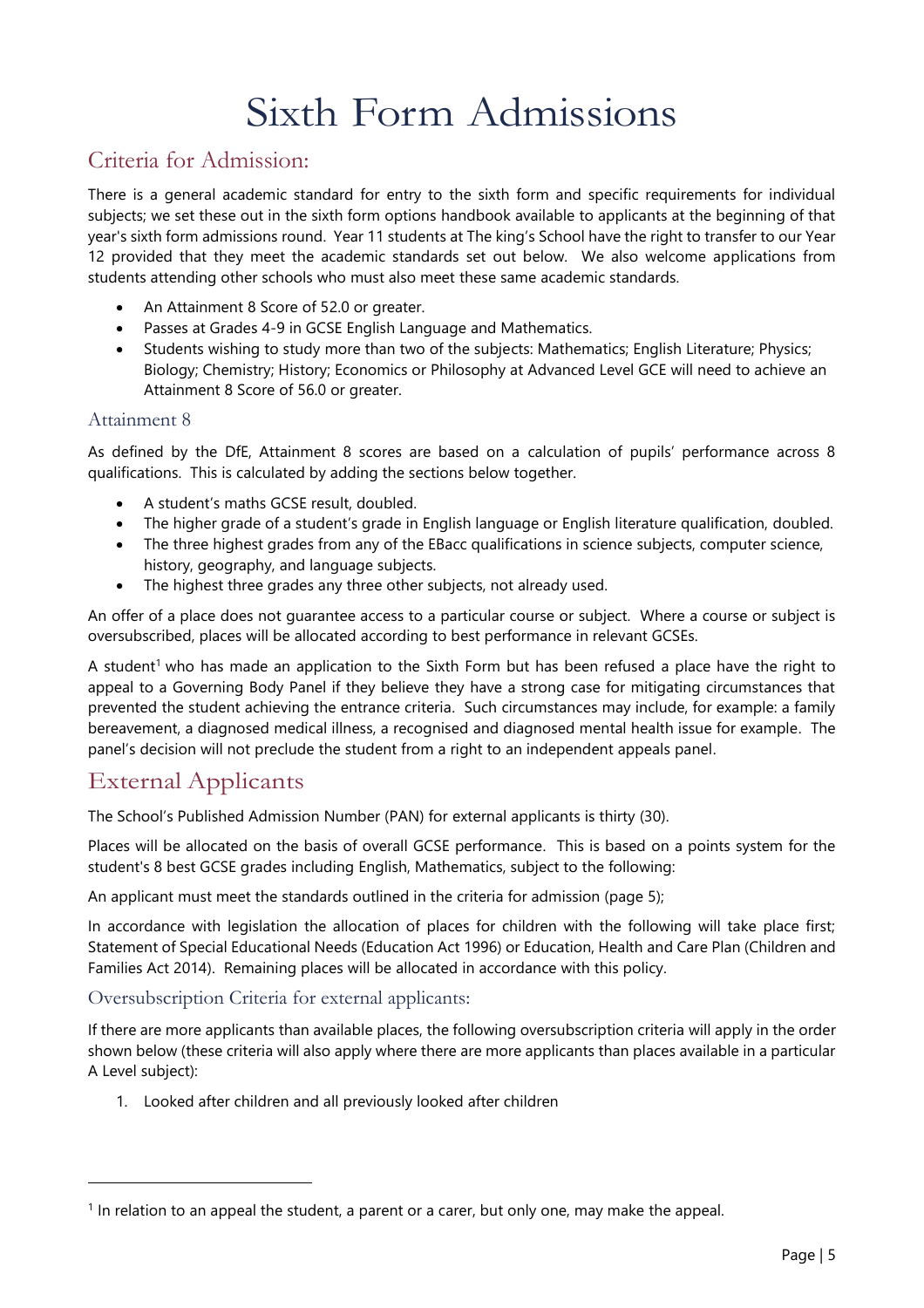- 2. Children who are eligible for the full Pupil Premium who achieve the qualifying criteria, but limited to, up to 4 places in this category. Children who are unsuccessful in this category may nevertheless achieve a place in the remaining category.
- 3. GCSE grade in that subject (where applicable);

Overall Attainment 8 score (as defined by the DfE) In the event of a tie for the final place the following criterion will apply:

In the event of a tie for the final place the following criterion will apply:

The distance from the home to the school. Priority will be given to the child living nearest the school, as defined (straight line distance as measured by LCC software). This is measured to 3 decimal places using the Post Office address point of the home address to the Post Office address point of the school.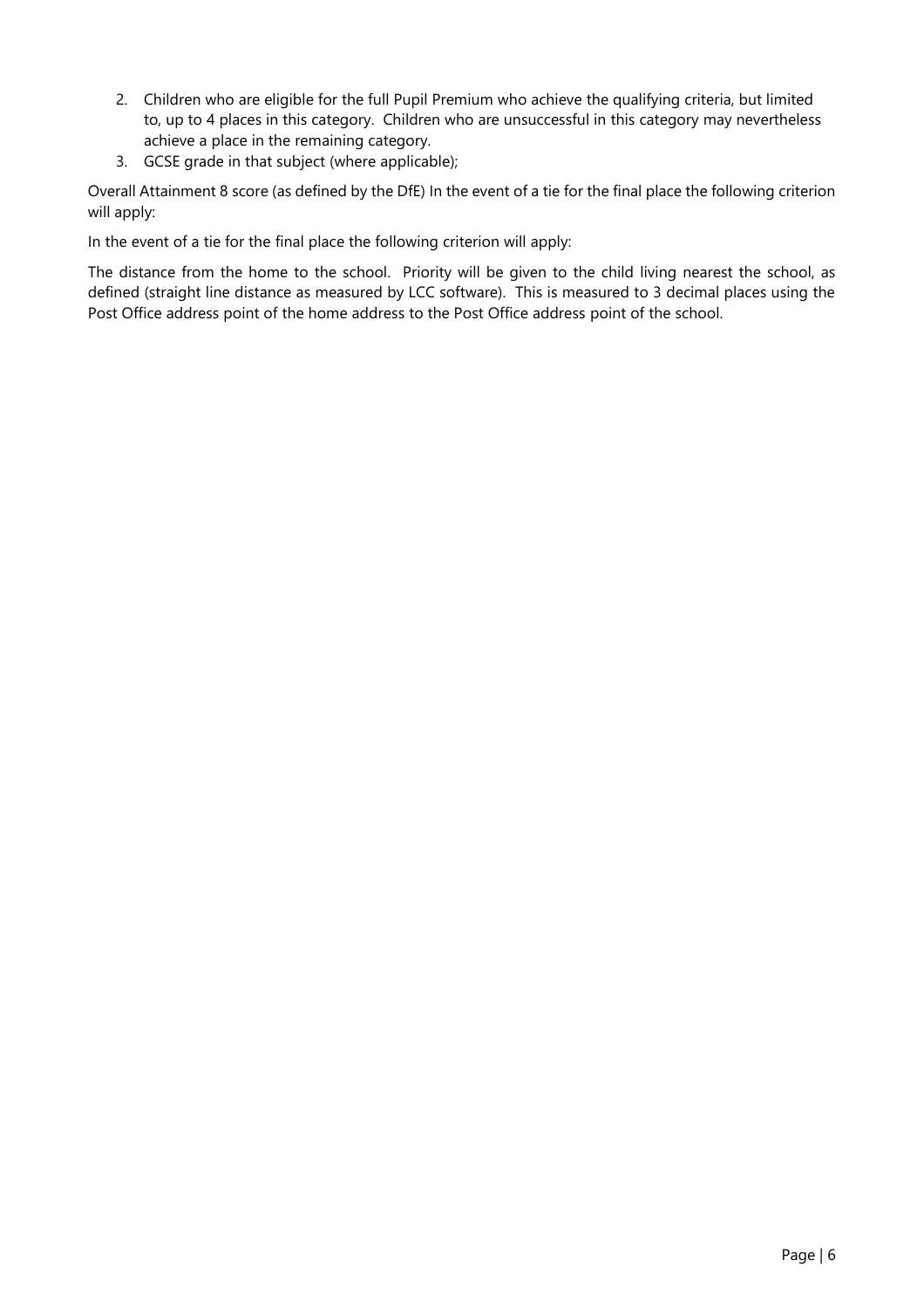# Appendix A: Definitions

# Looked after children and all previously looked after children

A 'looked after child' is a child who is (a) in the care of a local authority, or (b) being provided with accommodation by a local authority in the exercise of their social services functions (see the definition in Section 22(1) of the Children Act 1989) at the time of making an application to a school. This includes children who were adopted under the Adoption Act 1976 (see section 12 adoption orders) and children who were adopted under the Adoption and Children's Act 2002 (see section 46 adoption orders).

Previously looked after children are those children who were previously looked after, but ceased to be so because they were adopted or became subject to a child arrangement order or special guardianship order.

Child arrangements orders are defined in s.8 of the Children Act 1989, as amended by s.12 of the Children and Families Act 2014. Child arrangements orders replace residence orders and any residence order in force prior to 22 April 2014 is deemed to be a child arrangements order. Section 14A of the Children Act 1989 defines a 'special guardianship order' as an order appointing one or more individuals to be a child's special guardian (or special guardians).

## Children who are eligible for the full Pupil Premium

Children eligible for the full Pupil Premium are those who have been registered for FSM at any point in the six years prior to the closing date for application for a school place - 31st October in the year prior to entry for places in Year 7 OR prior to the publication of GCSE results for entry into Year 12. See the Admissions Code (2014), Section 1.39A.

Parents of children eligible for the Pupil Premium (Y6) at the time of application must have ticked the Pupil Premium box when applying for a place through their home Local Authority to be considered for criteria 2.

The King's School requires parents to request that their son's primary school provides verifiable evidence of Pupil Premium eligibility no later than 31st October in the year prior to entry for Year 7.

The school reserves the right to withdraw the offer of a place if the offer has been made on the basis of an incorrect, fraudulent or misleading application.

#### Parent

A parent for the purposes of making an application is a person with 'parental responsibility' or a person who has day to day care of a child. This is in line with section 576 fo the Education Act (1996).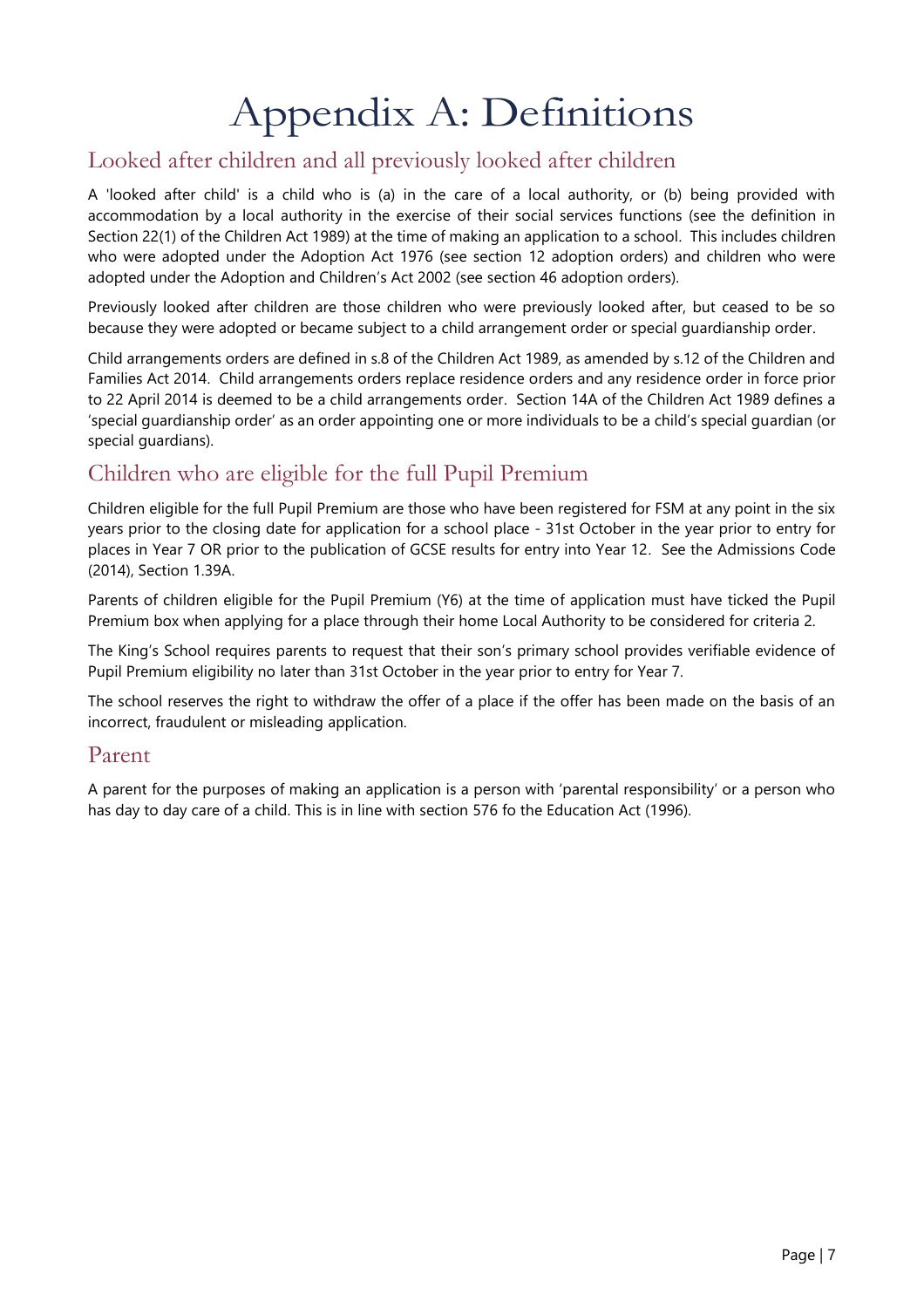# Appendix B: Explanatory Notes

# Right of Appeal

Parents/carers of any student who have made an application to the school but have been refused a place have the right to appeal to an independent panel whose decision to uphold or reject the appeal will be binding on both the School and the Appellant. To exercise your right to appeal you should notify your intention by writing to the Clerk to the Governors at the School address. Your appeal should be received by the school before the end of March (exact closing date available on the school's website). Any appeals received after this deadline will be heard at a later date.

Parents/carers appealing for a mid-year place should contact the Clerk to the Governors (Admissions) at the School in order to obtain the relevant appeal documentation.

### Fair Access

Local Authorities are required to have Fair Access Protocols in order to make sure that unplaced children who live in the home local authority, especially the most vulnerable, are offered a place at a suitable school as quickly as possible. This includes admitting children above the published admissions number to schools that are already full. Such children must be deemed qualified for Grammar School Entry to be considered for a place.

## Fraudulent or misleading applications

As an admission authority, we have the right to investigate any concerns we may have about your application and to withdraw the offer of a place if we consider there is evidence that you have made a fraudulent claim or provided misleading information. We reserve the right to check information provided so we can apply the oversubscription criteria accurately and fairly.

## Further appeals

The school will not accept repeat applications for places in the same academic year. Where the school has refused to consider another application for the same year group, no fresh appeal can be made.

## Reserve Lists

In the event that the School is unable to admit all candidates who achieve the criteria for admissions a reserve list will be drawn up.

If we have to refuse a place at our school a qualified child is automatically put on the reserve list, unless a higher preference school has offered a place. This list is in the order of the oversubscription criteria, as required by the school admissions code. This means that names can move down the list if someone moves into the area or makes a late application and is higher placed under the oversubscription criteria. The governors must not take account of the time you have been on the list.

For the intake year the list is kept by the Schools Admission Team until the end of August. After this the school admissions code requires that schools keep the reserve list until the end of the summer term in the same academic year.

The School holds a reserve list for other year groups, in the order of the oversubscription criteria given above. The school will always offer any place that becomes available to the child with the highest priority under the oversubscription criteria. The reserve list is kept for the academic year and is cleared on the last day of the summer term each year.

## Children of UK service personnel (UK Armed Services) and Crown Servants returning from abroad

For families of service personnel with a confirmed posting to the area, or crown servants returning to live in the area from overseas, the Governors will: